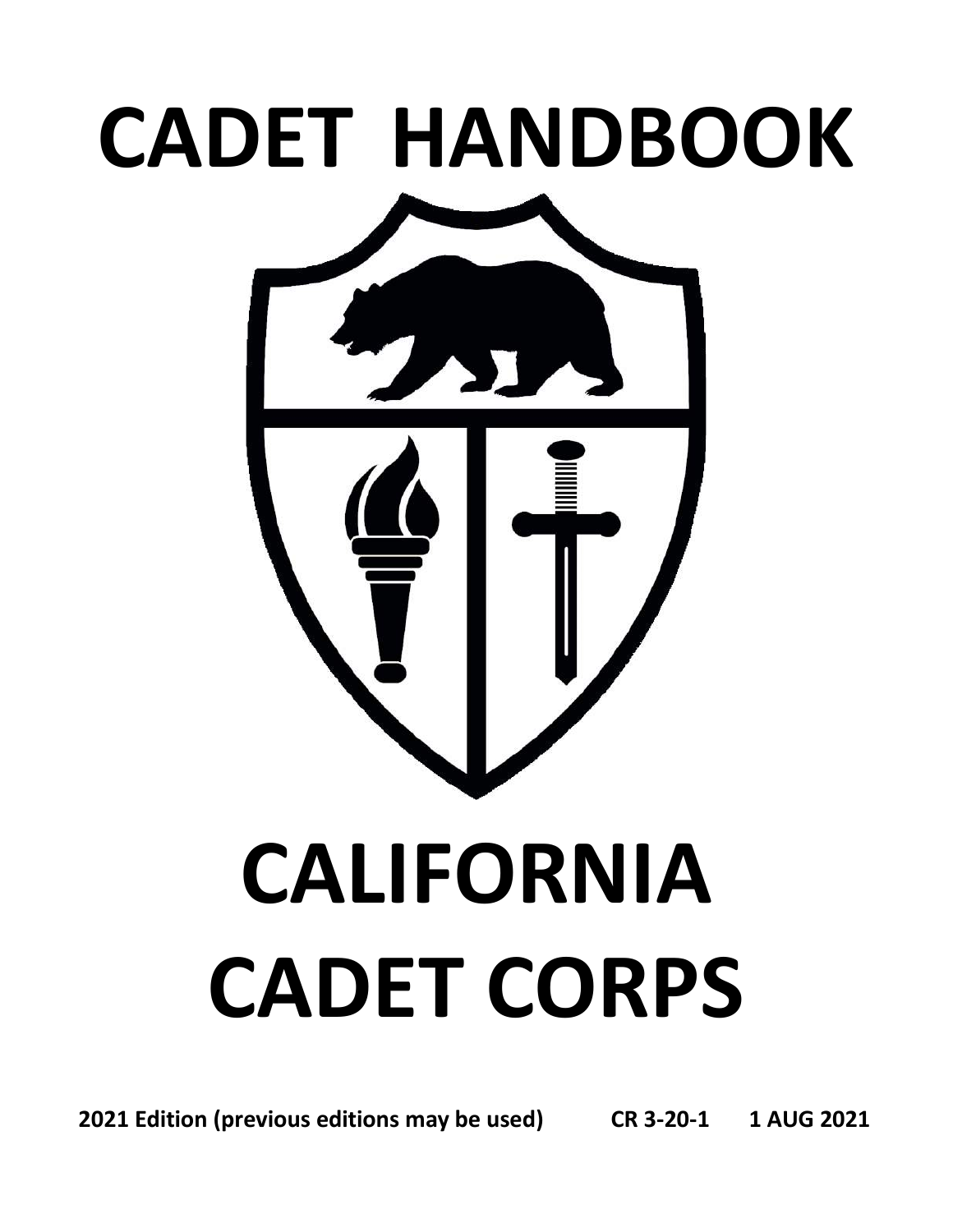### **CONTENTS**

| . 21 |
|------|
|      |
|      |
|      |
|      |
|      |
|      |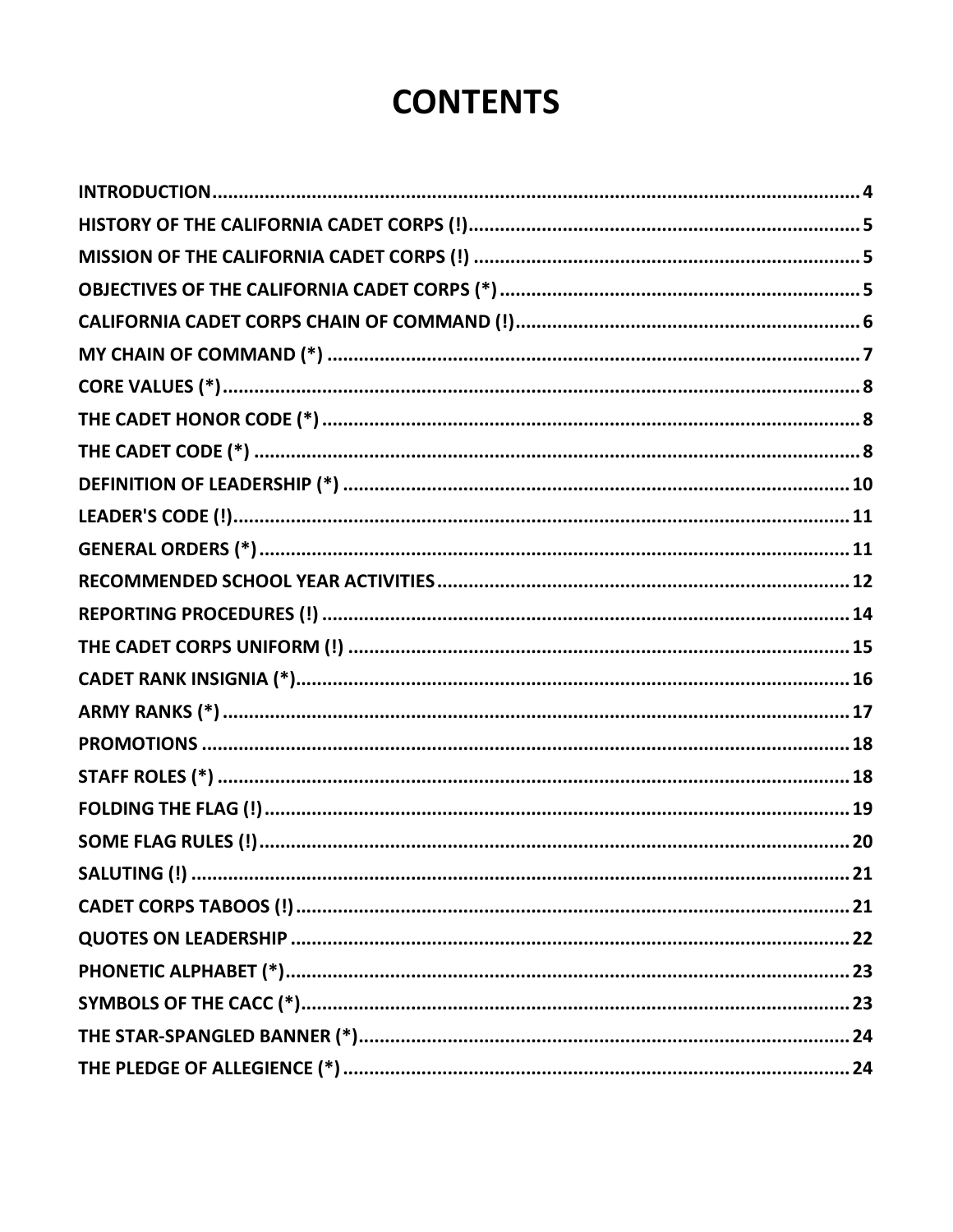### **INTRODUCTION**

The California Cadet Corps has inspired many young people over the past hundred or so years, and will continue to evolve and inspire more of our youth to strive to be leaders. We operate under one assumption – that developing leadership in our cadets will give them more opportunities to be successful in whatever they choose to do with their lives.

This small booklet contains the core knowledge of the Corps – all cadets should be familiar with the contents of this manual, whether for an inspection or just because your role as a leader calls for you to set the example, and much of what you need to know is in this book.

Once you are familiar with this information, there are many other things for you to learn; indeed, you will never stop learning! I encourage you to explore the details of Drill and Ceremonies, leadership theories, Cadet Regulations, and other parts of our curriculum. Participate as actively as you can in Cadet Corps activities, and gain experience that will push you up the cadet ranks into positions of higher responsibility. One day you may pin on C/Colonel rank, or hold the Stilwell Saber, or command the corps of cadets at a summer camp review ceremony.

*Information marked with an asterisk (\*) in this manual is required knowledge (word for word) for Cadets. Information marked with an exclamation point (!) requires Cadet familiarization, but not memorization. Work at learning it, and challenge your subordinate cadets, as you become a leader, to learn it too.* 

Essayons!

Michael J. Smith COL, CACC Executive Officer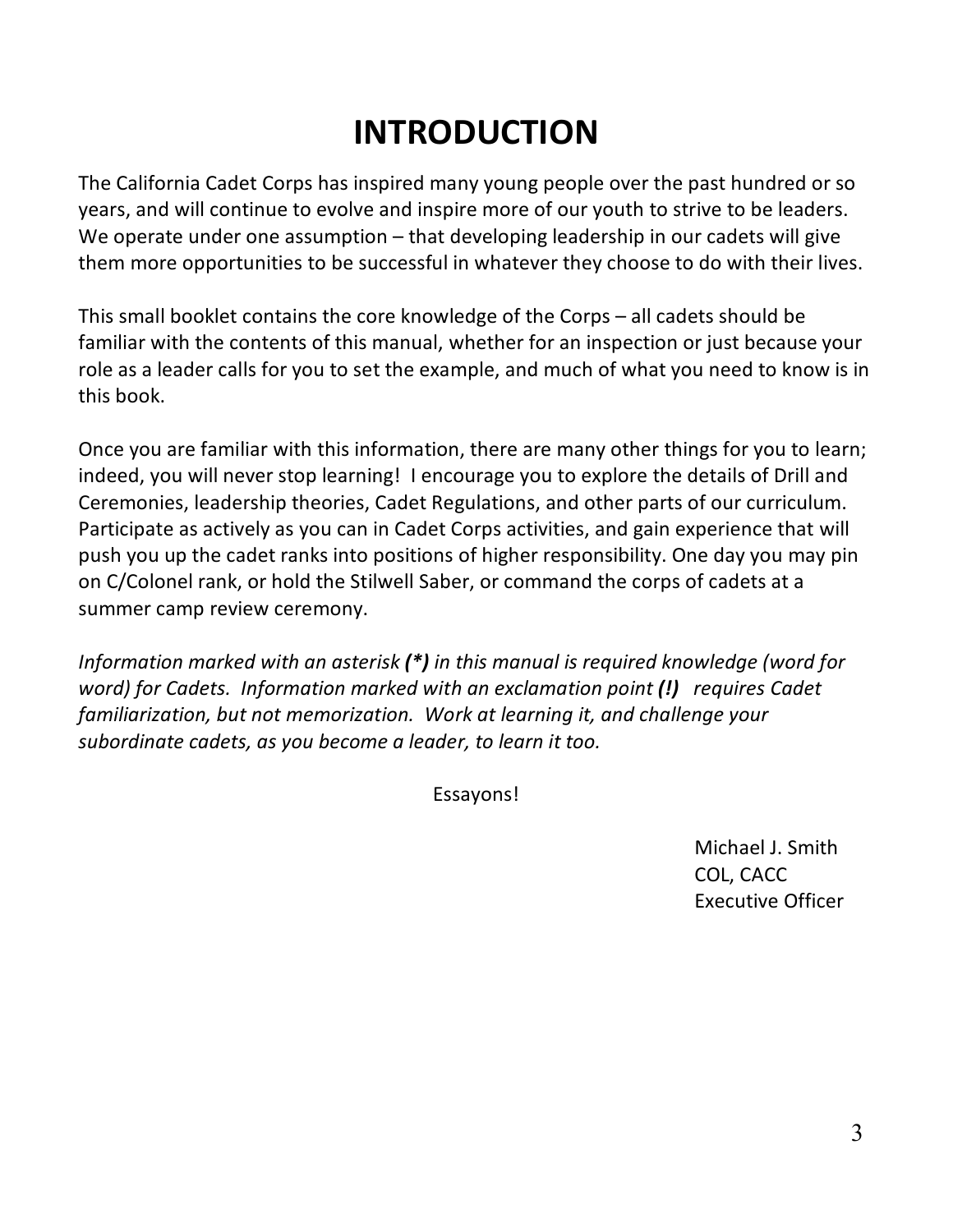### **HISTORY OF THE CALIFORNIA CADET CORPS (!)**

The California Cadet Corps was founded as the California High School Cadets as part of the California Military Department on **(\*)April 5, 1911** by the California State Legislature and **(\*) Brigadier General Edwin Alexander Forbes**. Forbes is the **(\*) "Father" of the Cadet Corps**. He was the Adjutant General of the State of California in 1911, and started the program to train officers for upcoming wars. In 1935 the name was changed to the California Cadet Corps.

After World War II, the mission of the CA Cadet Corps changed away from training cadets to be Army officers and toward providing leadership training.

The California Military and Veterans Code authorizes Cadet Corps programs in elementary schools through community colleges, but there are no longer any college level programs, and we only have a few elementary schools.

**(\*) The Cadet Corps motto is ESSAYONS**, a French word that means **(\*) "Let us try**". We put forth our best effort and stay with the job until the job is done. It is pronounced "Es-Ā-Yone"

### **MISSION OF THE CALIFORNIA CADET CORPS (!)**

The mission of the California Cadet Corps is to provide California schools and students with a quality educational and leadership development program that prepares students for success in college and the workforce.

### **OBJECTIVES OF THE CALIFORNIA CADET CORPS (\*)**

The California Cadet Corps is a school-based applied leadership program conducted within a military framework and is designed to provide maximum growth and leadership opportunities for Cadets from the Elementary through High School levels and stresses six objectives:

- To develop **(\*) LEADERSHIP**
- To engender **(\*) CITIZENSHIP**
- To encourage **(\*) PATRIOTISM**
- To foster **(\*) ACADEMIC EXCELLENCE**
- To teach **(\*) BASIC MILITARY KNOWLEDGE**
- To Promote **(\*) HEALTH, FITNESS, & WELLNESS**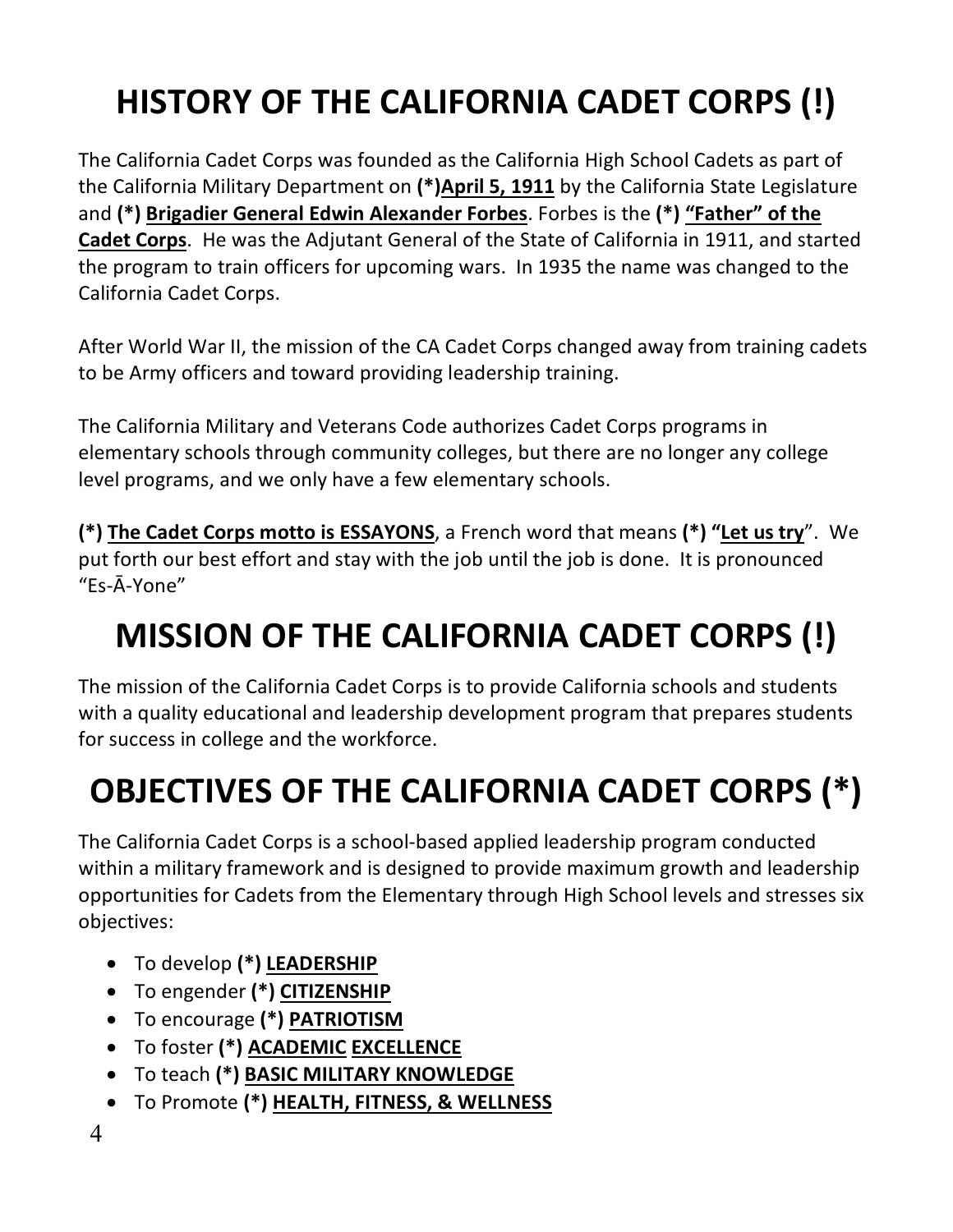### **CALIFORNIA CADET CORPS CHAIN OF COMMAND (!)**

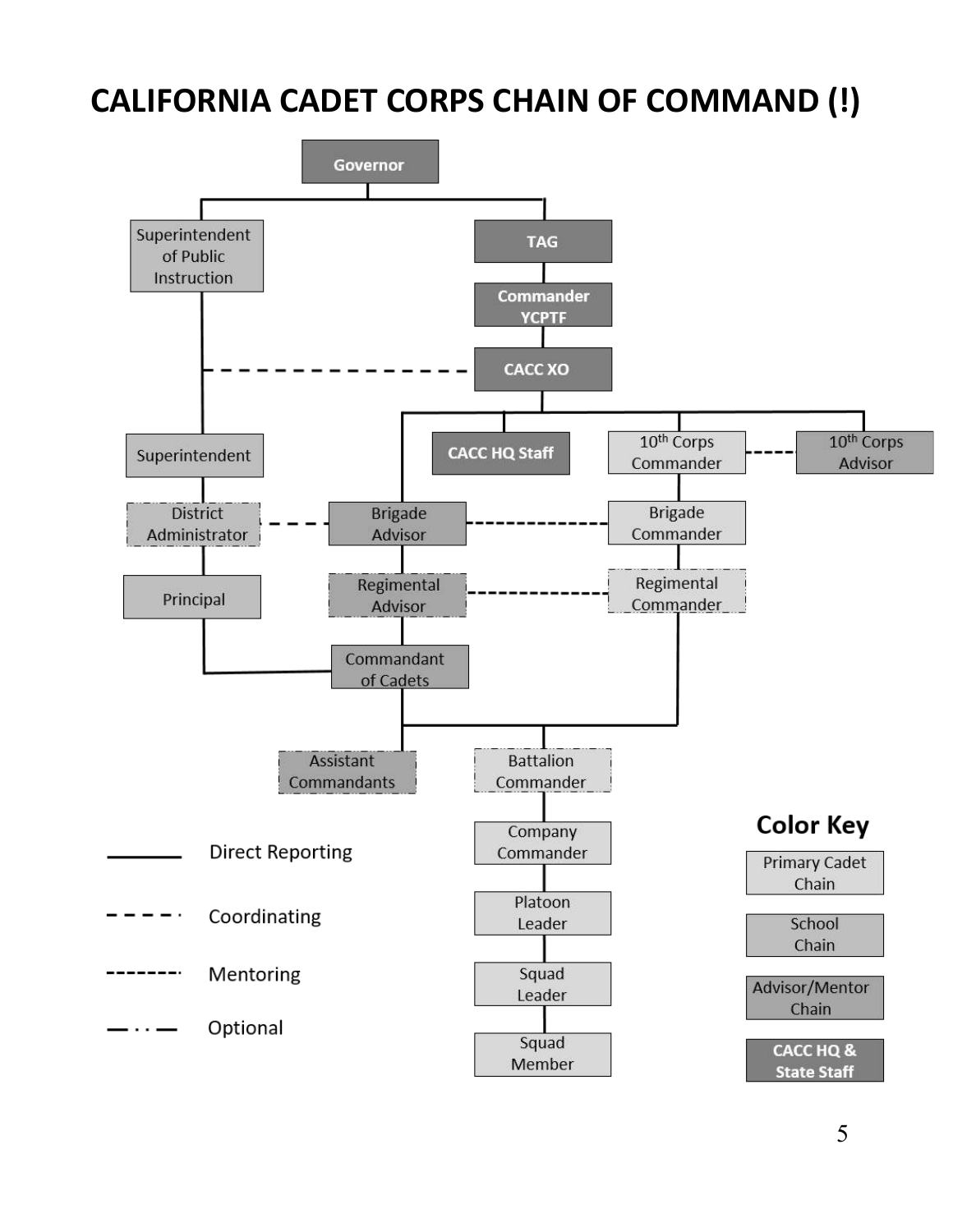### MY CHAIN OF COMMAND (\*)

| Fill in the ranks and names of the people in your chain:                                                                                                                                                                       |
|--------------------------------------------------------------------------------------------------------------------------------------------------------------------------------------------------------------------------------|
|                                                                                                                                                                                                                                |
|                                                                                                                                                                                                                                |
|                                                                                                                                                                                                                                |
|                                                                                                                                                                                                                                |
|                                                                                                                                                                                                                                |
|                                                                                                                                                                                                                                |
|                                                                                                                                                                                                                                |
|                                                                                                                                                                                                                                |
|                                                                                                                                                                                                                                |
|                                                                                                                                                                                                                                |
|                                                                                                                                                                                                                                |
|                                                                                                                                                                                                                                |
|                                                                                                                                                                                                                                |
| <b>Brigade Advisor:</b>                                                                                                                                                                                                        |
|                                                                                                                                                                                                                                |
| <b>Commander, Youth &amp; Community Programs Task Force:</b>                                                                                                                                                                   |
| <u> 1989 - Johann Stoff, deutscher Stoff, der Stoff, der Stoff, der Stoff, der Stoff, der Stoff, der Stoff, der S</u>                                                                                                          |
| The Governor: The Honorable Manual Communication of the Honorable Manual Communication of the Honorable Communication of the Government Communication of the Government Communication of the Government Communication of the G |
| 6                                                                                                                                                                                                                              |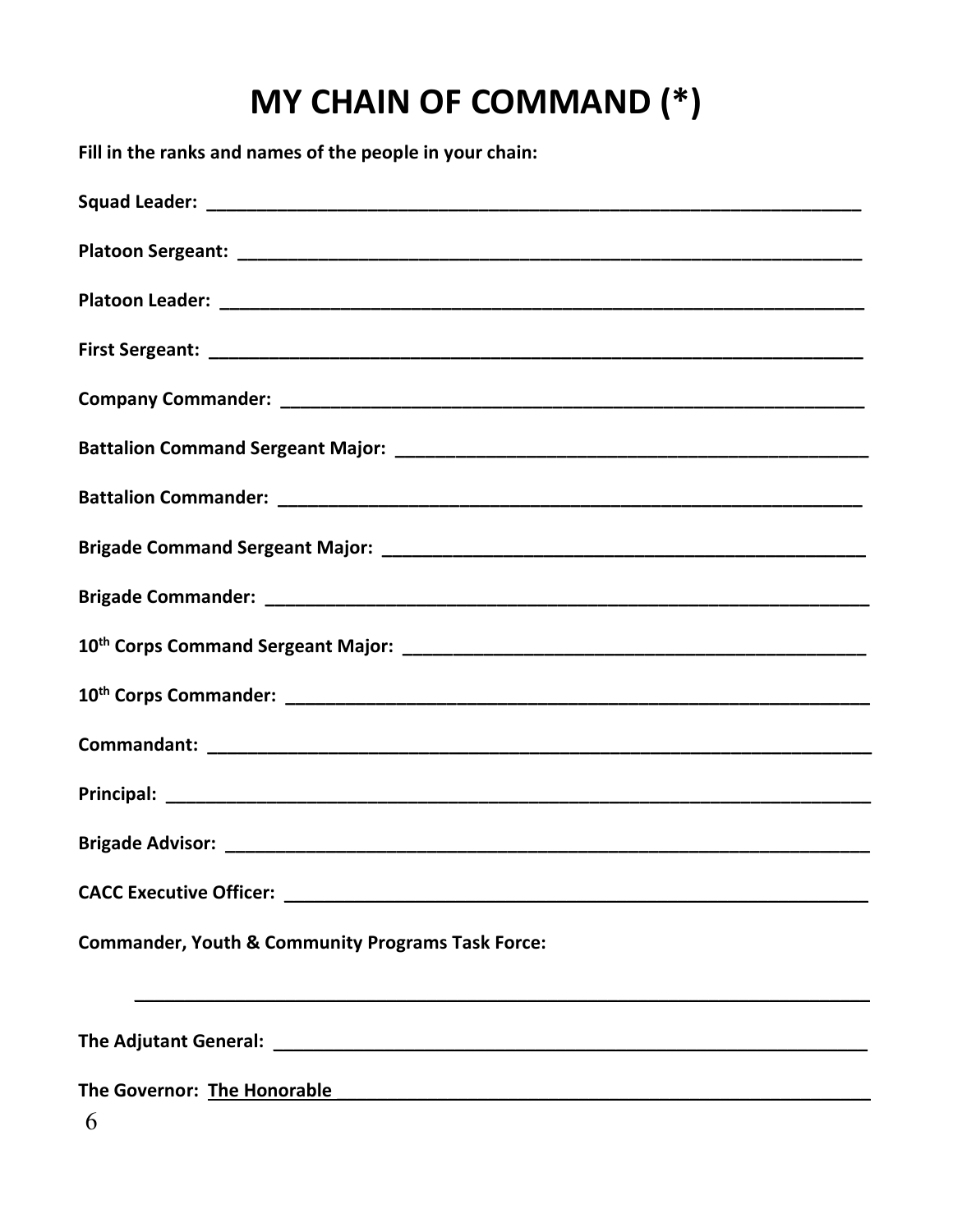### **CORE VALUES (\*)**

What are Core Values? Core Values are the most important ideas we embrace as an organization. All CACC members are expected to display the Core Values. We prioritize our Core Values over other values. Core Values help define who we are as an organization and as individuals.

**(\*)** The Core Values of the California Cadet Corps are:

- **Selfless Service**
- **Integrity**
- **Respect**



They spell out "Sir" so you can remember them better, and to emphasize the respect toward our core values that comes with the word "Sir".

### **THE CADET HONOR CODE (\*)**

#### **(\*)A cadet will not lie, cheat, steal, or tolerate those who do.**

(!) What is an honor code? A cadet honor code is a minimum standard of ethics expected of cadets. It is a system of peer-enforced honorable conduct. That means that cadets enforce the honor code. The Corps of Cadets embraces the Honor Code, teaches it to new cadets, and enforces it among their peers. Commandants and higher level officials do get involved in serious honor violations, but for the most part the cadets themselves enforce the code. That doesn't mean that cadets have secret honor boards or come up with punishment for violations. The Honor Code becomes an important way for students to enter the culture of being a Cadet. Commandants help cadet leaders work through situations when other cadets have violated the code. For minor issues, the cadet chain of command or the Commandant determine the response. For more major violations, the Principal has the final say on outcome. Cadets can be subject to demotion or even expulsion from the Cadet Corps for violating the Honor Code. Usually, we help cadets learn from their mistakes and move on. An honor code allows every cadet to perform on an even playing field, knowing that their fellow cadets aren't going to cheat in competitions, have fairly earned the rank they wear, won't steal from fellow cadets (or anyone else!), and are honest. Cadets can be trusted because of the Honor Code.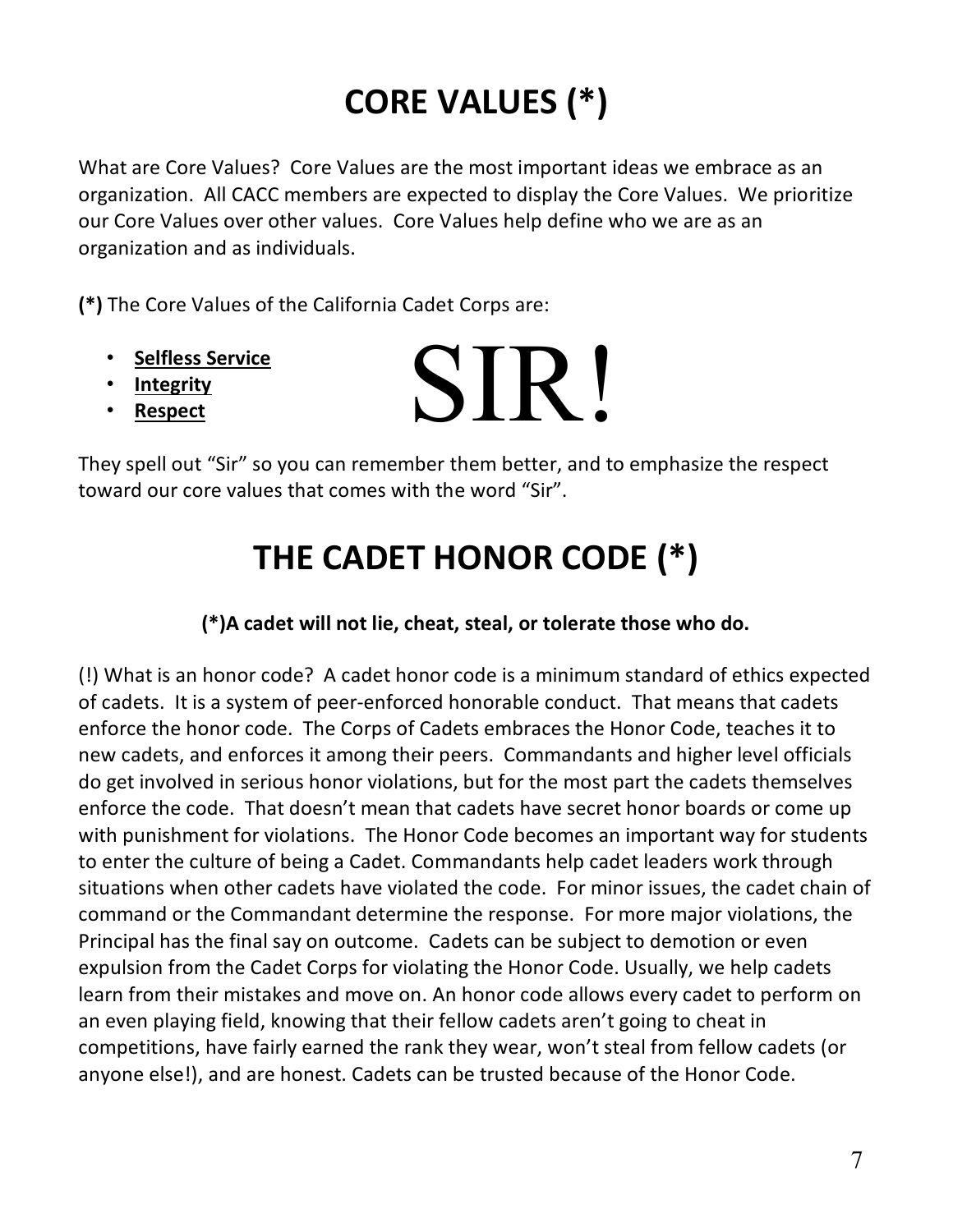### **THE CADET CODE (\*)**

What is the Cadet Code? The Cadet Code consists of 10 values held dear by the California Cadet Corps. It is adapted from the Army Values (Loyalty, Duty, Respect, Selfless Service, Honor, Integrity, and Personal Courage). All cadets should be able to recite the values listed in the Cadet Code. Cadets should embrace these values in everything they do. Three of the values in the Cadet Code – Selfless Service, Integrity, and Respect, are the CACC's Core Values.

- \* Loyalty
- **Education**
- \* Ambition
- \* Duty
- \* Enthusiasm
- **Respect**
- \* Service
- \* Healthy
- \* Integrity
- Personal Courage

You should be able to name the 10 codes.

You should be able to identify a code by its definition: i.e. Given: "Cadets do what's right, both legally and morally", you should be able to answer "Integrity".

**(\*) LOYALTY**: Cadets bear true faith and allegiance to the United State Constitution, the State of California Constitution, the California Cadet Corps, and the units to which they belong. They exhibit a patriotic spirit and pride in our American way of life and heritage.

**(\*) EDUCATION**: Cadets do their best at school, they follow school rules, and know the current events going on in their city, the State of California, the U.S. and the world. They learn as much as they can about a good cadet and they know the importance of high school graduation and attending college.

**(\*) AMBITION**: Cadets try to earn as many ribbons and as much rank as possible. They strive to attain the highest cadet positions possible. They set high goals for themselves and make long-range plans for college and employment that will make the world a better place.

**(\*) DUTY**: Cadets fulfill their obligations. They can be counted on to get the job done. They are trustworthy and hard-working. They take their duty assignments seriously by following their general orders and obeying all lawful orders they receive from superior officers and non-commissioned officers.

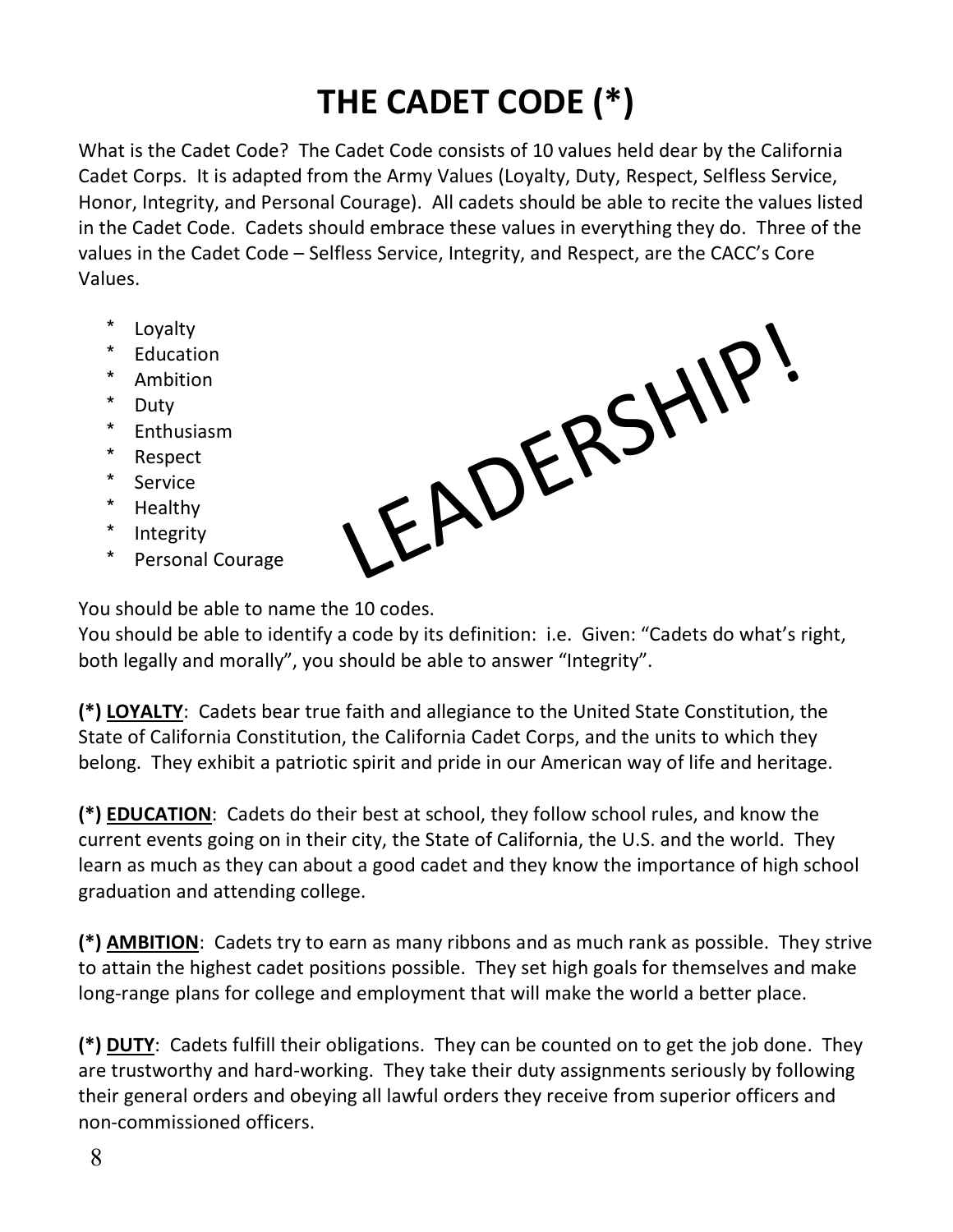**(\*) ENTHUSIASM**: Cadets are passionate about their jobs as students and as cadets. They share their excitement about life with others, especially subordinates. Even tasks that seem boring are taken seriously and accomplished according to expectations.

**(\*) RESPECT**: Cadets live the "Golden Rule" to treat others the way they would like to be treated. They are good sports on the athletic field, appreciative of the diversity and contributions of the many people in our society. They are friendly, tactful, and courteous.

**(\*) SERVICE**: Cadets give of their time, talents, and other resources to help others, especially the less fortunate. They do so selflessly and with a positive spirit. Cadets willingly participate in regular and meaningful service to their schools and communities.

**(\*) HEALTHY**: Cadets strive for high levels of health, wellness, and fitness. They get enough sleep, they eat healthy food, they participant in a variety of fitness activities, both individually and in groups, and they look out for their emotional well-being. They strive to be well-rounded individuals.

**(\*) INTEGRITY**: Cadets do what is right, both legally and morally. They are clean-minded and they set an example for others to follow. They do not lie, cheat, or steal, nor do they tolerate those who do these things. Cadets place a high value on honesty.

**(\*) PERSONAL COURAGE**: Cadets face physical and moral danger with confidence. That does not mean they are not afraid; rather it means they face their fears and are able to be heroic in situations of physical danger and remain faithful to their values in situations requiring moral courage. They know when and how to say "no" to something they know to be wrong.

### **DEFINITION OF LEADERSHIP (\*)**

Leadership is the process of influencing people by providing purpose, direction, and motivation while operating to accomplish the mission and improving the organization.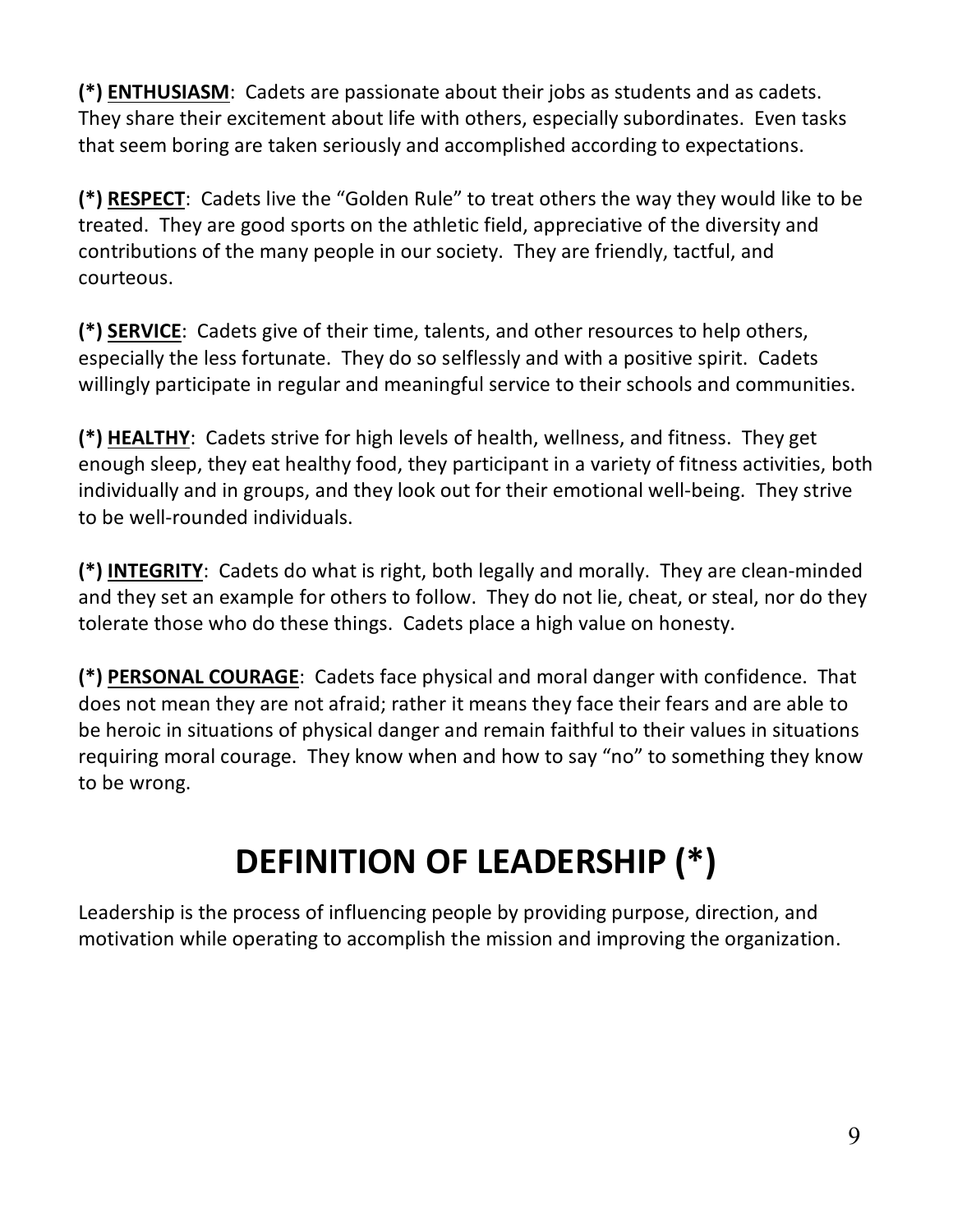### **LEADER'S CODE (!)**

I become a cadet leader by what I do. I know my strengths and my weaknesses, and I strive constantly for self-improvement. I live by a moral code and set an example that others can follow. I know my job, and I carry out the spirit as well as the letter of the orders I receive.

I take the initiative and seek responsibility, and I face situations with boldness and confidence. I estimate the situation and make my own decisions as to the best course of action. No matter what the requirements, I stay with the job until the job is done; no matter what the results, I assume full responsibility.

I train my cadets as a team and lead them with tact, enthusiasm and justice. I command their confidence and their loyalty: they know I would not assign to them any duty I, myself, would not perform. I make sure they understand their jobs, and I follow through energetically to ensure their duties are completed fully. I keep my cadets informed, and I make their welfare one of my prime concerns.

These things I do selflessly in fulfillment of the obligations of leadership and for the achievement of the group goal.

### **GENERAL ORDERS (\*)**

1. I will guard everything within the limits of my post, and quit my post only when properly relieved.

2. I will obey my special orders, and perform all my duties in a military manner.

3. I will report violations of my special orders, emergencies, and anything not covered in my instructions to the Commander of the Relief.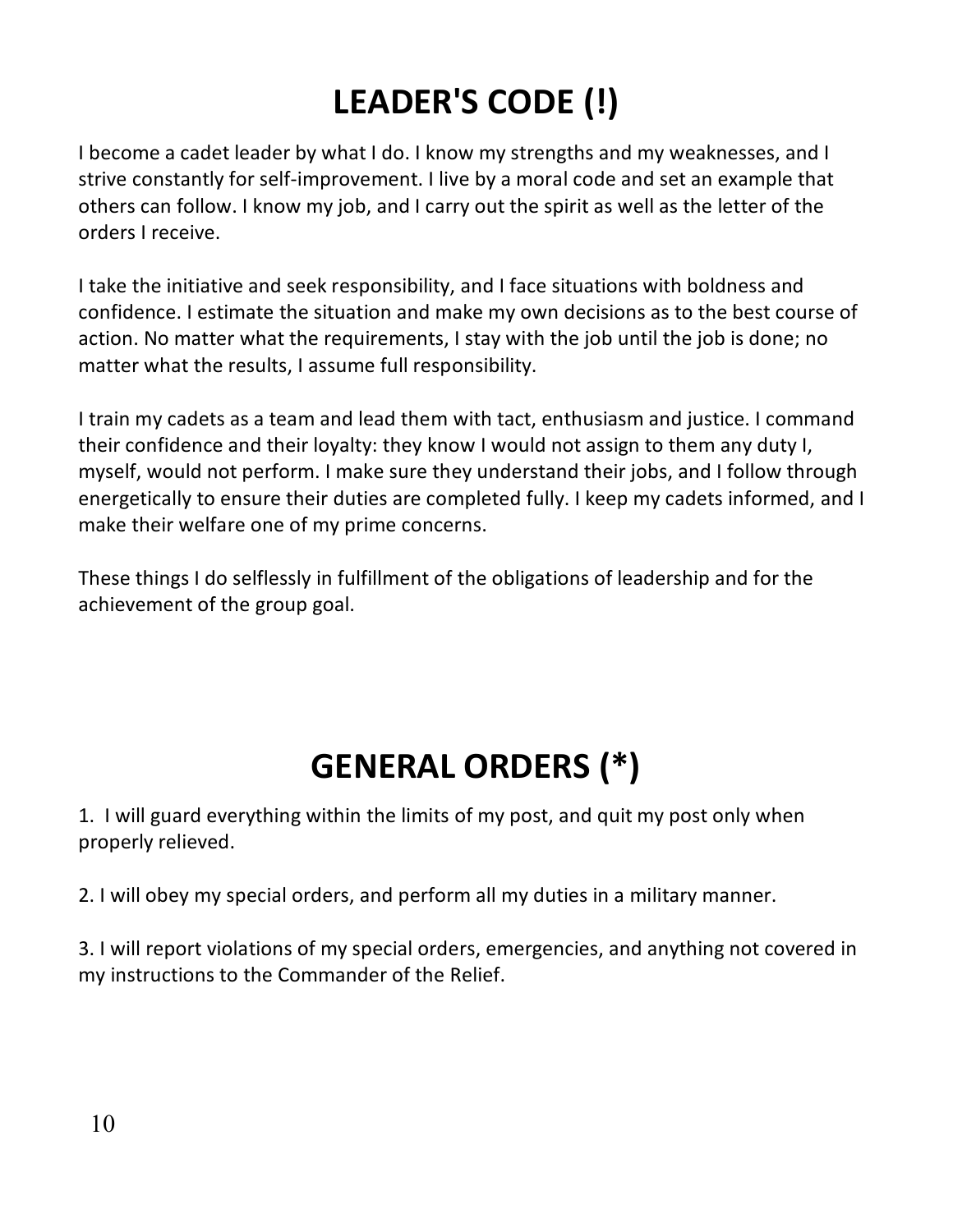### **RECOMMENDED SCHOOL YEAR ACTIVITIES**

To get the most out of the Cadet Corps program, you should participate actively at the battalion (school), brigade, and corps (state) levels. Here are some of the best activities you should experience as a Cadet:

#### **Parades**:

Cadet units are encouraged to participate in local or regional parades in honor of Veterans Day, Memorial Day, and any other celebrations held by the school or community. Parades are an opportunity for cadets to show off their marching skills, uniforms, and esprit de corps to their community.

#### **Reviews**:

When cadets in uniform parade or stand for inspection it is called a review. Cadet units are encouraged to plan and conduct at least three reviews during the school year. These reviews may include awards and promotions. Units should hold as many inspection formations as possible. Each one should emphasize the wearing of the uniform, cadet knowledge, and student leader preparation for an inspection.

#### **Bivouacs**:

Cadet units are encouraged to hold at least a one weekend or longer bivouac (overnight camping trip). These should be planned and held on a brigade level, though in some instances battalions hold their own. Cadets will practice setting up a camp and train on field oriented military or adventure skills such as orienteering or land navigation, survival, archery and marksmanship, confidence courses, etc. The bivouac should be open to all cadets. More advanced cadets may join in a "Survival" bivouac. This may be conducted in a desert, mountain, snow or sea environment. The cadets will search for food and shelter instead of bringing it from home.

#### **Leadership Schools**:

Cadet Brigades host Leadership Schools to give cadets who have been successful a chance to learn more about becoming an NCO and officer. The school is usually divided into Basic, Intermediate, and Advanced courses. The Basic course must consist of a minimum of 6 hours, Intermediate a minimum of 9 hours, and the Advanced course 12 hours minimum.

#### **School and Community Service**:

All cadet units should work on a school or community service project. Many battalions have done service projects to help the aged and underprivileged. They have had cleanup campaigns, ecological and conservation projects and many others. School and community service is a huge part of the California Cadet Corps emphasis on good citizenship.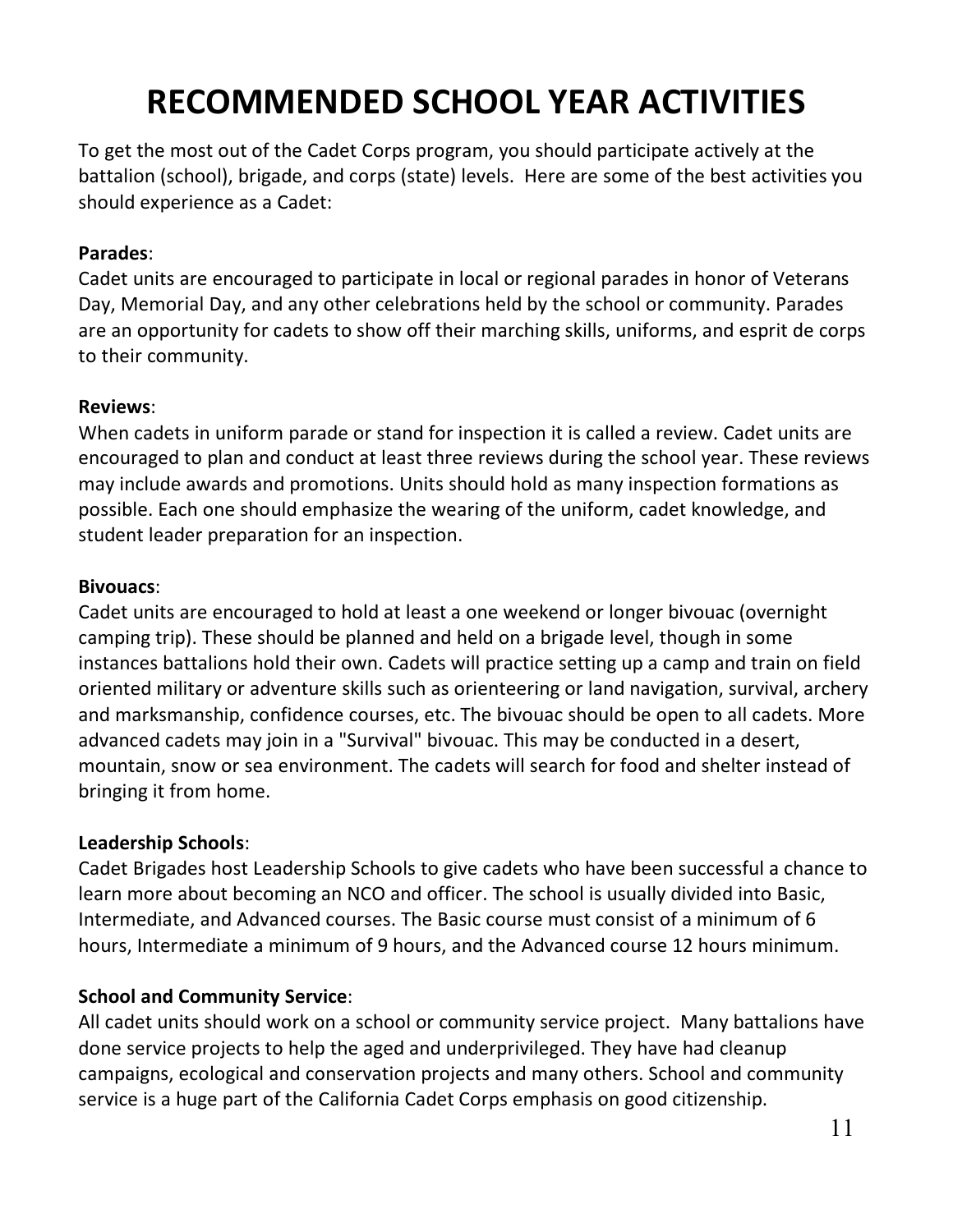#### **Brigade and 10th Corps Staff:**

Once you have become a leader in your battalion at school, you should continue to aspire to leadership positions at higher and higher levels. Each battalion has a brigade where cadets serve in command and staff positions that communicate, train, and plan brigade activities for the battalions within the brigade. Most cadets on brigade staff hold simultaneous leadership positions at their battalion, but each case is unique.

Cadet NCOs and Officers are also invited to apply to be on the  $10<sup>th</sup>$  Corps Staff. This is a competitive assignment for cadet leaders throughout the state. The 10<sup>th</sup> Corps provides state level leadership to all the cadets of the California Cadet Corps. They communicate to the subordinate brigades, disseminating information and coordinating issues, and providing input to improve the Cadet Corps. The  $10<sup>th</sup>$  Corps Staff plans and conducts all the state level activities throughout the school year, and provides the leadership for Summer Camp. Assignment to the 10<sup>th</sup> Corps staff is competitive and lasts from appointment to the end of Summer Camp.

#### **Leadership Conference:**

At the beginning of the school year, HQ CACC sponsors a conference for adult and cadet leaders. This conference is where the 10<sup>th</sup> Corps Commander initiates his/her command for the year and starts the staff/leader planning with the brigades. The conference is a mix of information dissemination about current status and the future of the Corps, training, social interaction, and discussion of best practices.

#### **Community Emergency Response Team (CERT) Training:**

Conducted over three days, CERT Training gives certification to CERTs from schools all over the state, with training on first aid, disaster response, and community emergency response.

#### **Xtreme Team Challenge (XTC):**

A team based competitive event held in October where cadets compete as teams in lanes that challenge them physically, academically, and in leadership. This exciting venue encourages teamwork, and is fun, challenging and motivating all at the same time.

#### **Marksmanship Competitions:**

For schools that allow marksmanship, the state conducts marksmanship competitions where your team can compete against teams from other units, gaining skill, precision, and safety as you hone your skills and meet other marksmen.

#### **Individual Major Awards (IMA) Competition:**

Every cadet may compete to be named the most outstanding member of the CA Cadet Corps in various categories. There is competition at the battalion, brigade, and corps levels. The top winner in the Overall category at state level receives the Stilwell Saber. The Forbes Trophy is awarded to the Junior Division Outstanding Overall Cadet. And the Jerry Brown Trophy is awarded to the Grizzly Division Outstanding Overall Cadet.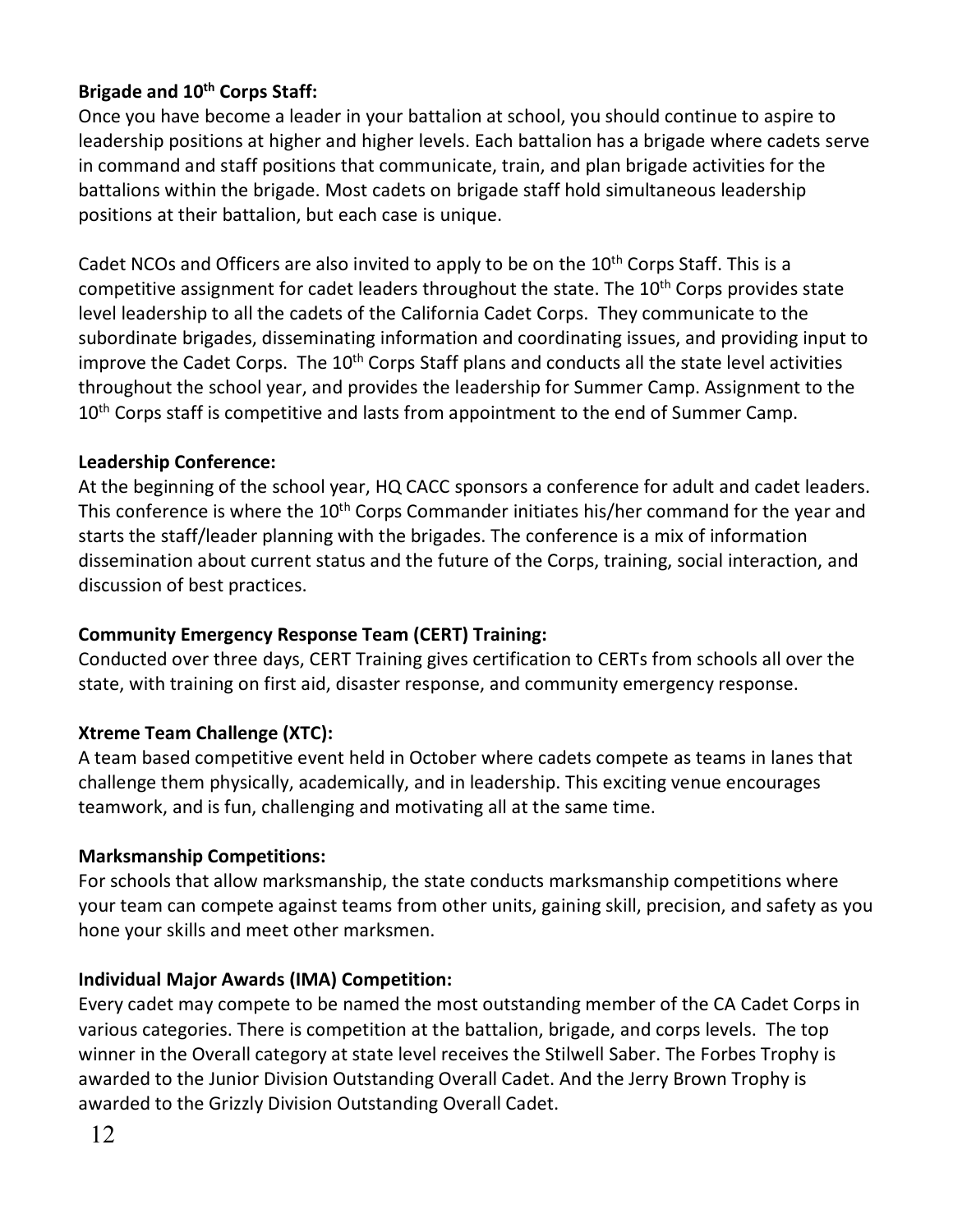#### **Drill Competition:**

The best examples of cadets working together as a team are competitive drill units. Our drill competition program includes drill teams at squad and platoon level, with and without arms, and exhibition (innovative) drill. Drill competitions are held at brigade level, with brigade winners advancing to the state competition in April each year. Drill teams also participate in school activities, parades, and other competitions.

#### **Summer Encampment:**

Cadets are encouraged to attend Summer Camp. This encampment is held in the summer after school is out. An encampment has an intense training program and lasts about a week. Summer Camp brings together cadets from all over the state to practice leadership and receive in depth training.

The cadets at summer camp are organized into a brigade (but still called the 10th Corps) with a Cadet Colonel in command. The 10th Corps Headquarters does the planning and preparation for the encampment, and provides command, control, and support through use of the cadet chain of command during the activity. There can be several regiments with subordinate battalions and companies that conduct training throughout the week. Command, leadership and supply at summer camp are handled by the cadet leaders. This gives significant actual experience in leadership and planning to the cadets in these positions. Commandants who attend summer camp act as instructors or mentors to the cadet leaders who actually run the program.

The summer camp program has basic and advanced training. Depending on the year, there are special courses in officer and NCO training, survival, marksmanship, mountaineering, medicine, law enforcement, cyber, and drill instructor available to those cadets who qualify. Cadet can often earn a promotion if they complete the requirements during camp.

### **REPORTING PROCEDURES (!)**

#### **INDOORS:**

Knock twice, and enter when told to do so

Halt two steps from the officer's desk. Salute.

Report: **Sir/Ma'am, Cadet Sergeant Jones Reports** (*using your rank and name*). Stay at Attention unless told otherwise.

When business is complete, go to Attention, Salute, execute About Face, and depart, closing the door if it was closed when you arrived.

**OUTDOORS**: Hat remains on. Halt two steps from the officer, salute and report. When complete, salute, execute About Face, and depart.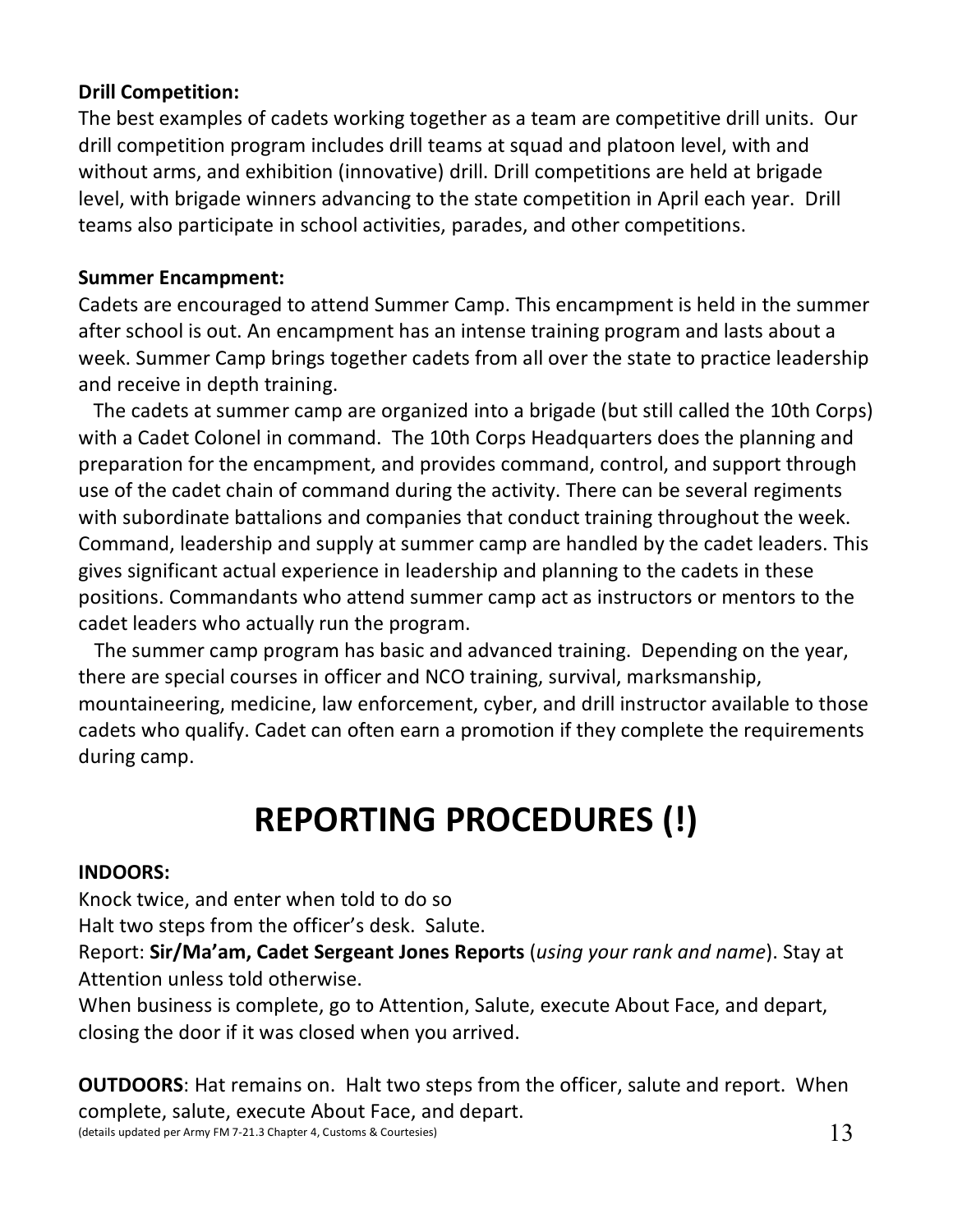### **THE CADET CORPS UNIFORM (!)**







 **Class B Uniform PT Uniform Class C Uniform**

The uniforms worn by most cadets are the Class B, Class C, and PT Uniforms. These are fully explained in Cadet Regulation (CR) 1-8.

Headgear for Class B and Class C is the baseball cap or red beret, but the uniform may be worn without headgear at the discretion of the Commandant. Preferred footwear is black shoes or boots for Class B, black or tan combat boots for Class C.

Class C & PT uniforms are worn with a black crewneck t-shirt. The Class B uniform is worn with a white crewneck t-shirt. The Class B shirt will have military creases front and back. Buckle is worn with tip to the left.

Nameplate (white letters engraved on black plastic) is centered on right pocket flap between button and top of pocket. CACC DUI is centered over right pocket, 1/8 inch above the top of the pocket. Ribbons are worn centered on the top of the left pocket with the bottom row flush with the top of the pocket, 3 or 4 across if more than one row is worn.

PT Uniform is authorized for year-round wear by all cadets. Any type of athletic shoe may be worn except those with compartments for separate toes. White or black socks will be worn. Socks must cover ankle bone.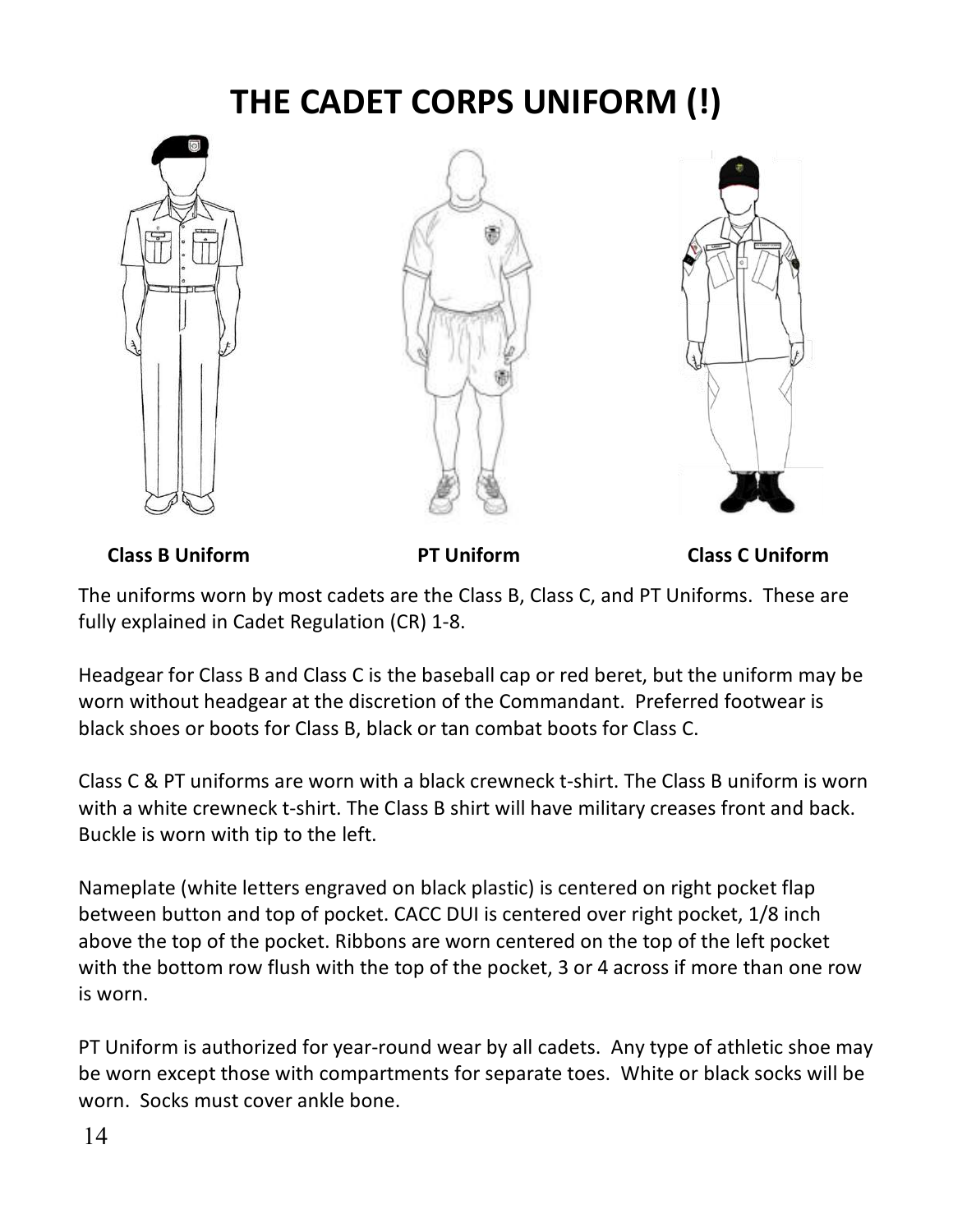#### **CADET RANK INSIGNIA (\*)**

#### **Grizzly Ranks\***





 $C/OC$ : **Cadet Officer** Candidate



 $C/2LT$ Cadet Second Lieutenant

 $C/1LT$ : **Cadet First** Lieutenant



C/CPT: Cadet Captain



C/MAJ:

**Cadet Major** 



 $C/$ LTC: Cadet Lieutenant Colonel



 $C/COL:$ Cadet Colonel

15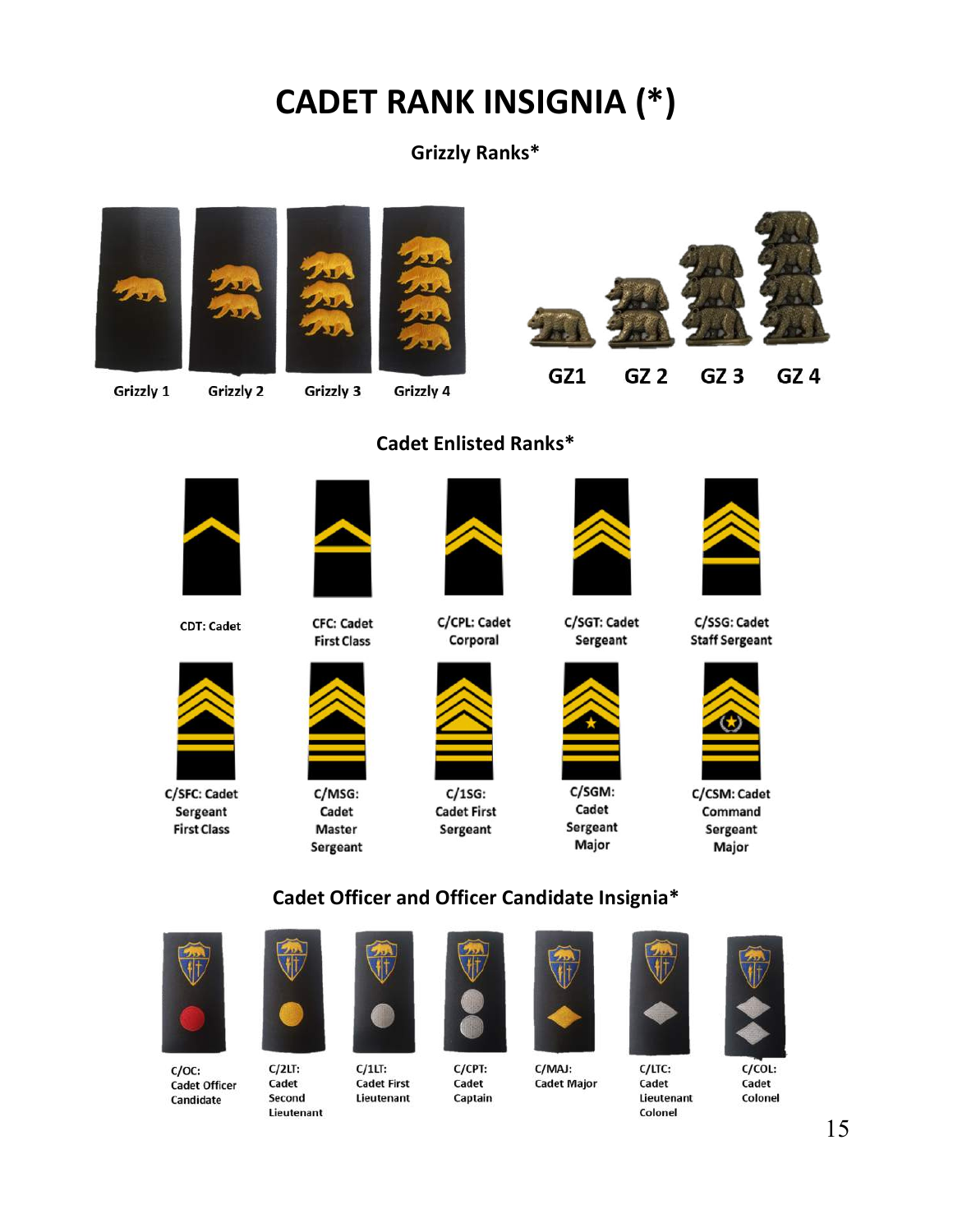### **ARMY RANKS (\*)**

**Enlisted Ranks (\*)**

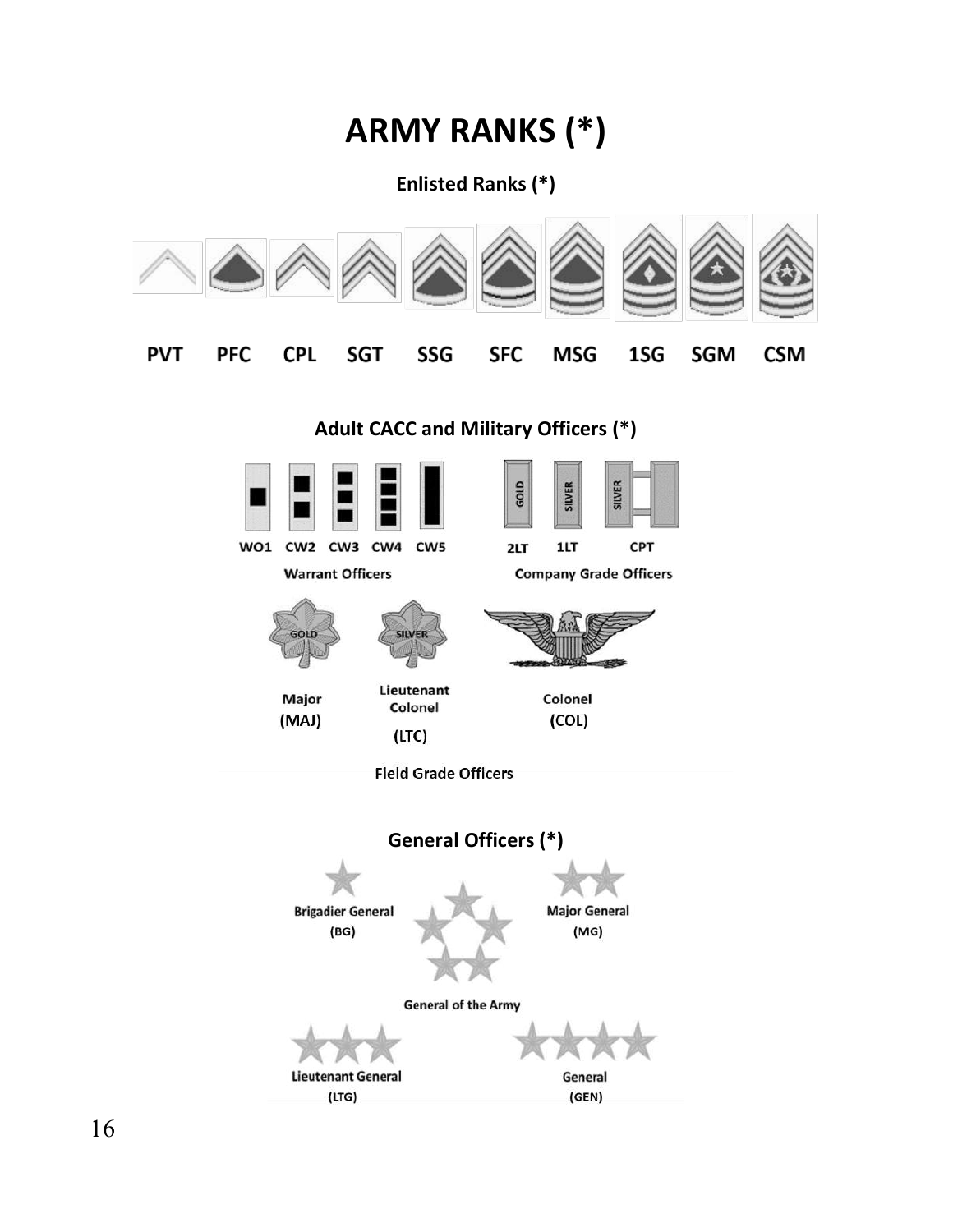### **PROMOTIONS**

A conscientious cadet will work to attain the highest possible rank that can be acquired within the unit. This is mostly up to the cadet and how much time they want to dedicate to the program, but higher level ranks are tied to the position the cadet holds, and as a cadet reaches NCO and officer ranks, there are fewer positions available, and sometimes they must compete against their peers for a position.

#### For RCT through C/CPL:

Learn the material listed for your rank in CR 1-5, pass the PTA, and have the recommendation of your chain of command and Commandant.

To be promoted to C/SGT, a cadet must pass the milestone promotion test for Sergeants.

Once you're a C/SSG, it's time to consider your future path. Depending on what your goals are and how much time you have left as a cadet, you may decide to pursue excellence as an NCO or get a commission as a cadet officer. Or you may spend a year as an NCO, then get your commission.

The goal of every cadet who wants to progress in the cadet program should be to get as far up the promotion ladder as they're capable of going, while remaining successful in their academic achievement and extracurricular activities.

### **STAFF ROLES (\*)**

- S1: Personnel & Administration (Also the Adjutant)
- S2: Safety & Security
- S3: Operations & Training
- S4: Supply & Logistics
- S5: Civic, Public, & Military Affairs
- S6: Communications and IT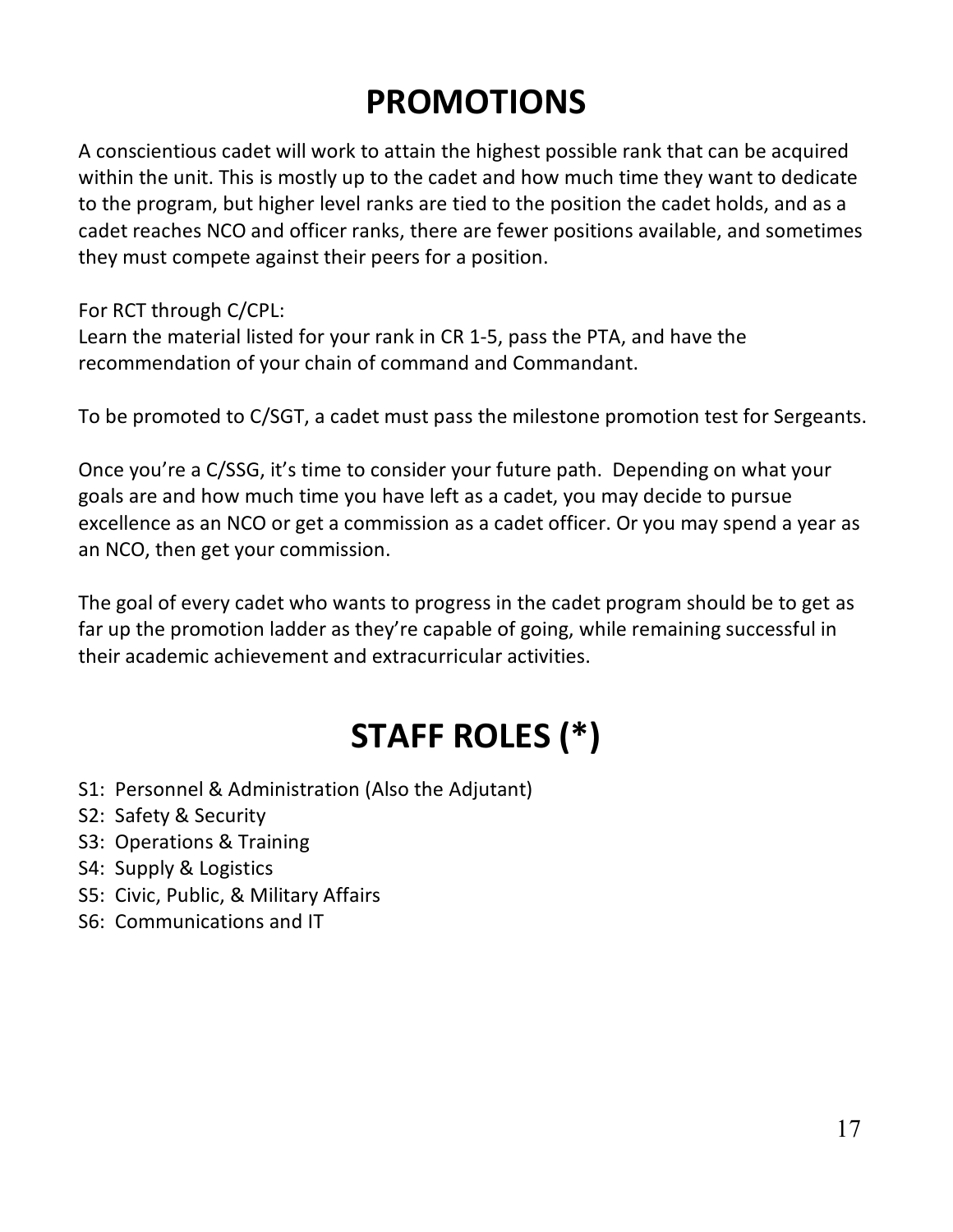### **FOLDING THE FLAG (!)**

1. To properly fold the Flag, begin by holding it waist-high with another person so that its surface is parallel to the ground.

2. Fold the lower half of the stripe section lengthwise **over** the field of stars, holding the bottom and top edges securely.

3. Fold the flag **again** lengthwise with the blue field on the **outside**.

4. Make a triangular fold by bringing the striped corner of the folded edge to meet the open (top) edge of the flag.

5. Turn the outer (end) point inward, parallel to the open edge, to form a second triangle.

6. The triangular folding is continued until the entire length of the flag is folded in this manner.

7. When the flag is completely folded, only a triangular blue field of stars should be visible.



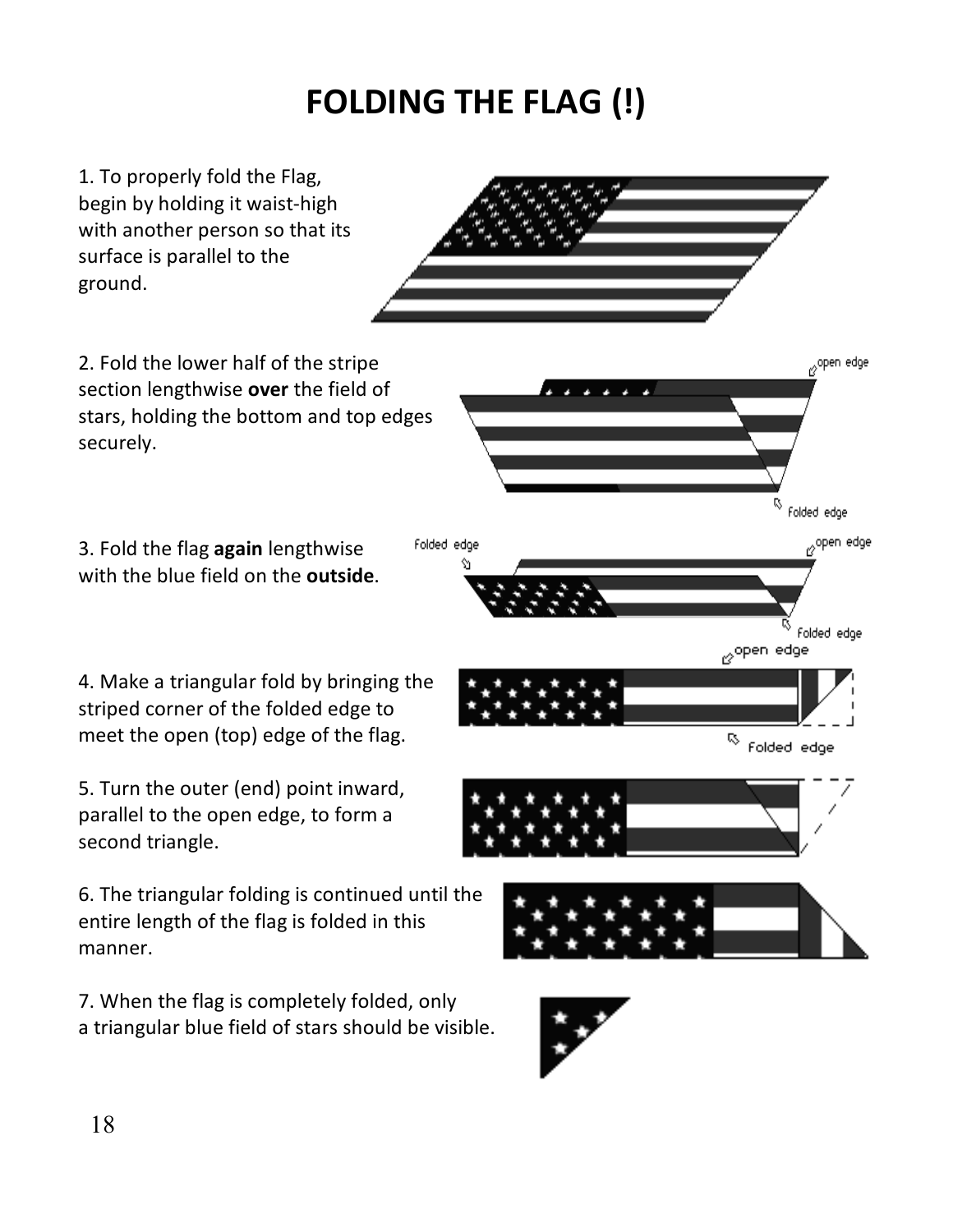### **SOME FLAG RULES (!)**

The U.S. flag must be illuminated if flown during hours of darkness

Always hoist the U.S. flag briskly. Lower it ceremoniously.

The U.S. Flag always leads in procession

- $\triangleright$  On the marching right (flag's own right)
- $\triangleright$  In front of the center of a line of flags

#### **Saluting**

- $\triangleright$  When a national flag is raised or lowered as part of a ceremony
- $\triangleright$  Passes by in a parade or in review
- $\triangleright$  The flag should be saluted 6 paces prior and held until you or the flag has passed 6 paces

#### **Display**

- $\triangleright$  Always to the speaker's right. Left of audience.
- $\triangleright$  On wall or speaker's platform
	- o Above and behind the speaker
	- o Blue field should be in the upper left-hand corner as the audience faces the flag
- $\triangleright$  Center and at the highest point if displayed with a group of flags or the position of honor - flag's own right
- $\triangleright$  Half-staff (mast):
	- o Hoisted to peak for a moment and then lowered
	- o Raise to peak before lowered for the day
	- o Referred to as half-staff on land, half-mast at sea (on ships)

#### **Important Don'ts:**

- $\triangleright$  It is generally not desirable to fly the flag outdoors when the weather is particularly bad because exposure to wind and rain may damage the flag or the pole on which it is displayed
- $\triangleright$  Never in any way should disrespect be shown the U.S. flag. The U.S. flag should never be dipped to any person or thing
- $\triangleright$  The flag should never be displayed with the union down except as a signal of distress in instances of extreme danger to life or property
- $\triangleright$  The flag should never touch anything beneath it ground, floor, water, or merchandise.
- $\triangleright$  Always allow the flag to fall free
- $\triangleright$  Never use the flag as wearing apparel, bedding, or drapery
- $\triangleright$  When the flag is in such condition that is no longer a fitting emblem for display, it should be destroyed in a dignified way, preferably by burning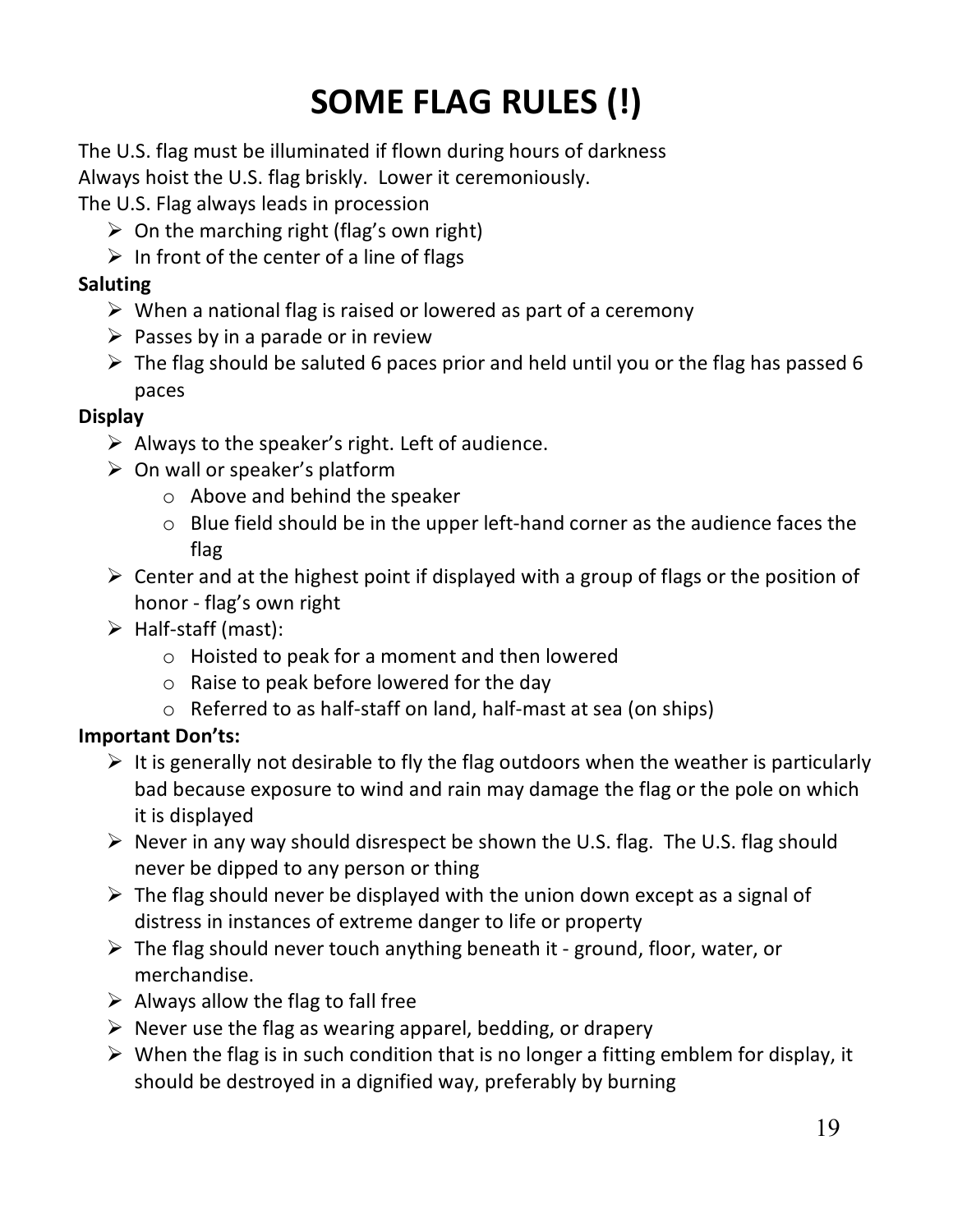### **SALUTING (!)**

- Face the person/flag you're saluting
- Your fingers are together, straight, and your thumb snug along the hand in line with the fingers, and not across your palm.
- Raise your flat right hand until the tip of your forefinger touches the outer edge of your right eyebrow, or corner of glasses if worn.
- When wearing headgear with a visor, the forefinger touches the right front corner of the visor.
- Your hand, wrist, and forearm are straight, forming a straight line from your elbow to your fingertips. Your upper arm (elbow to shoulder) is horizontal to the ground.
- Hold salute until returned; dropping the salute, bring your hand directly down to its natural position at your side, without slapping your leg or moving your hand out to the side.
- The junior person salutes first and drops their salute last.
- Greet with a salute and the CACC Standard Greeting Good Morning, Sir/Ma'am/Sergeant (until Noon) Good Afternoon, Sir/Ma'am/Sergeant (after Noon) Good Evening, Sir/Ma'am/Sergeant (after 5:00 pm)

### **CADET CORPS TABOOS (!)**

Taboos are universal prohibitions of an action because these actions can bring discredit on the Cadet Corps or yourself, embarrass others, ambush established procedures, diminish respect, and result in broken relationships with others. These taboos have been established in the Cadet Corps over the past one hundred years:

- $\varnothing$  Never criticize the Cadet Corps or a leader in public or Social Media
- $\varnothing$  Never go "over the heads" of superiors-don't jump the chain of command.
- $\varnothing$  Never offer excuses, unless asked to explain. If you don't know the answer to a superior's question, you will never go wrong with the response, "Sir/Ma'am I do not know, but I'll find out.
- $\varnothing$  Never "wear" a superior's rank by saying something like, "the first sergeant wants this done now," when in fact the 1SG said no such thing. Speak with your own voice.
- $\varnothing$  Never turn and walk away to avoid giving the hand salute.
- $\varnothing$  Never run indoors or pretend you don't hear (while driving, for example) to avoid standing reveille or retreat.
- $\varnothing$  Never chew gum while in uniform
- $\varnothing$  Never spread gossip or rumors
- $\varnothing$  Never use profanity or vulgar words
- $\varnothing$  Never walk or stand with your hands in your pockets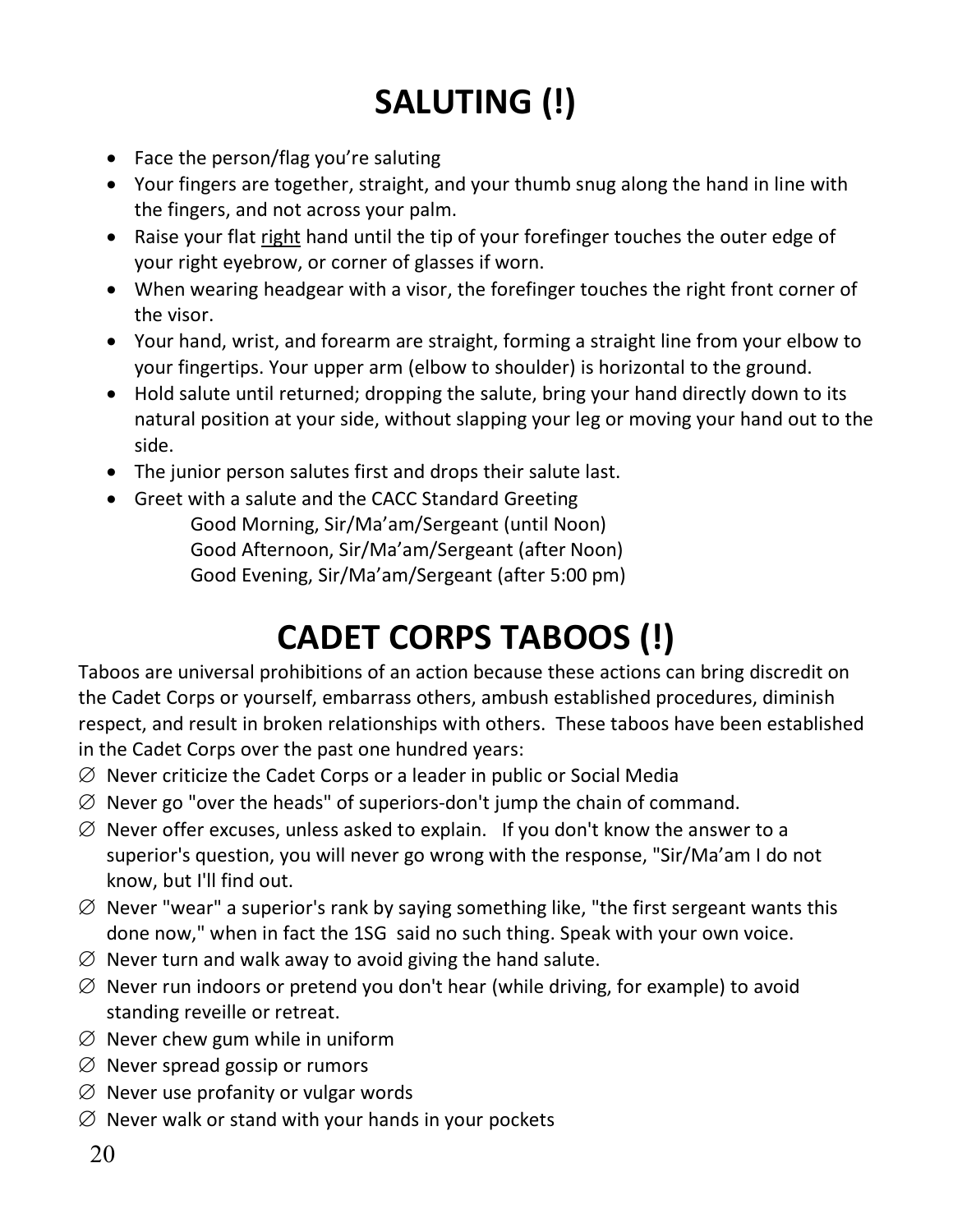### **QUOTES ON LEADERSHIP**

He who cannot be a good follower cannot be a good leader. **Aristotle**

A leader is one who knows the way, goes the way, and shows the way. **John C. Maxwell**.

In the end it is important to remember that we cannot become what we need to be by

remaining what we are. **Max DePree**

Do not follow where the path may lead. Go instead where there is no path and leave a trail. **Harold R. McAlindon**

Leadership is a potent combination of strategy and character. But if you must be without one, be without the strategy. **General Norman Schwarzkopf**

A genuine leader is not a searcher of consensus, but a molder of consensus. **Rev Dr Martin Luther King**

#### Lead me, follow me, or get out of my way. **General George Patton**

Rank does not confer privilege or give power. It imposes responsibility. **Peter F. Drucker** Never tell people how to do things. Tell them what to do and they will surprise you with

#### their ingenuity. **General George Patton**

Don't follow the crowd, let the crowd follow you. **Margaret Thatcher**

Leadership is the capacity to translate vision into reality. **Warren G. Bennis**

Success is not final, failure is not fatal: it is the courage to continue that counts. **Winston Churchill**

Real leadership is leaders recognizing that they serve the people that they lead. **Pete** 

#### **Hoekstra**

Those who let things happen usually lose to those who make things happen. **Dave** 

#### **Weinbaum**

The future starts today, not tomorrow. **Pope John Paul II**

The best executive is the one who has sense enough to pick good men to do what he wants done, and self-restraint to keep from meddling with them while they do it. **T Roosevelt**

Being responsible sometimes means pissing people off. **General Colin Powell** 

Example is not the main thing in influencing others. It is the only thing. **Albert Schweitzer** I can accept failure, everyone fails at something. But I can't accept not trying. **Michael** 

#### **Jordan**

The hottest places in hell are reserved for those who in the time of moral crisis preserve their neutrality. **Dante**

- The best index to a person's character is how he treats people who can't do him any good, and how he treats people who can't fight back. **Abigail Van Buren**
- Success is no accident. It is hard work, perseverance, learning, studying, sacrifice and most of all, love of what you are doing or learning to do. **Pele**

The good of the many outweighs the good of the few, or the one. **Spock (Star Trek II)**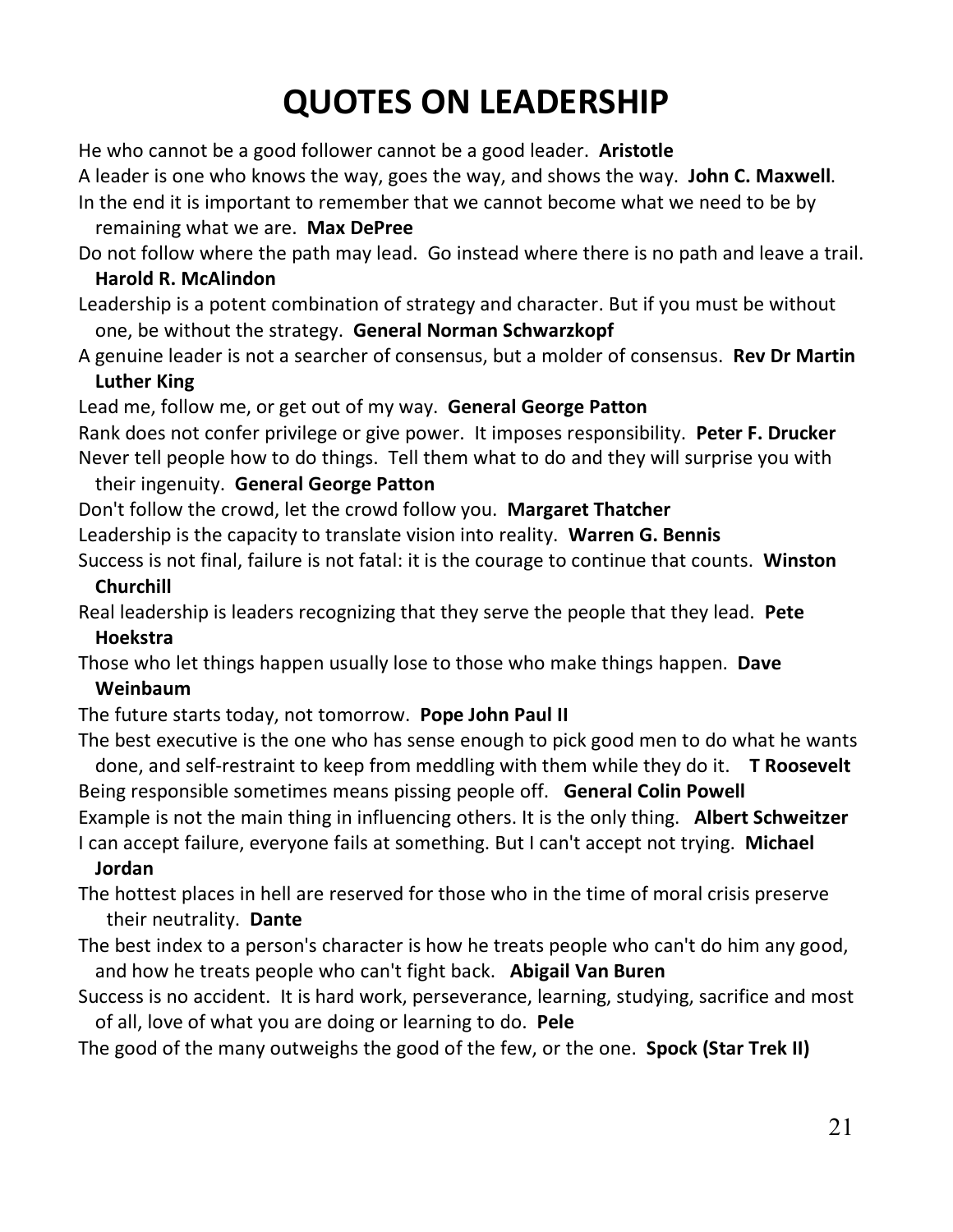**PHONETIC ALPHABET (\*)**



#### **SYMBOLS OF THE CACC (\*)**

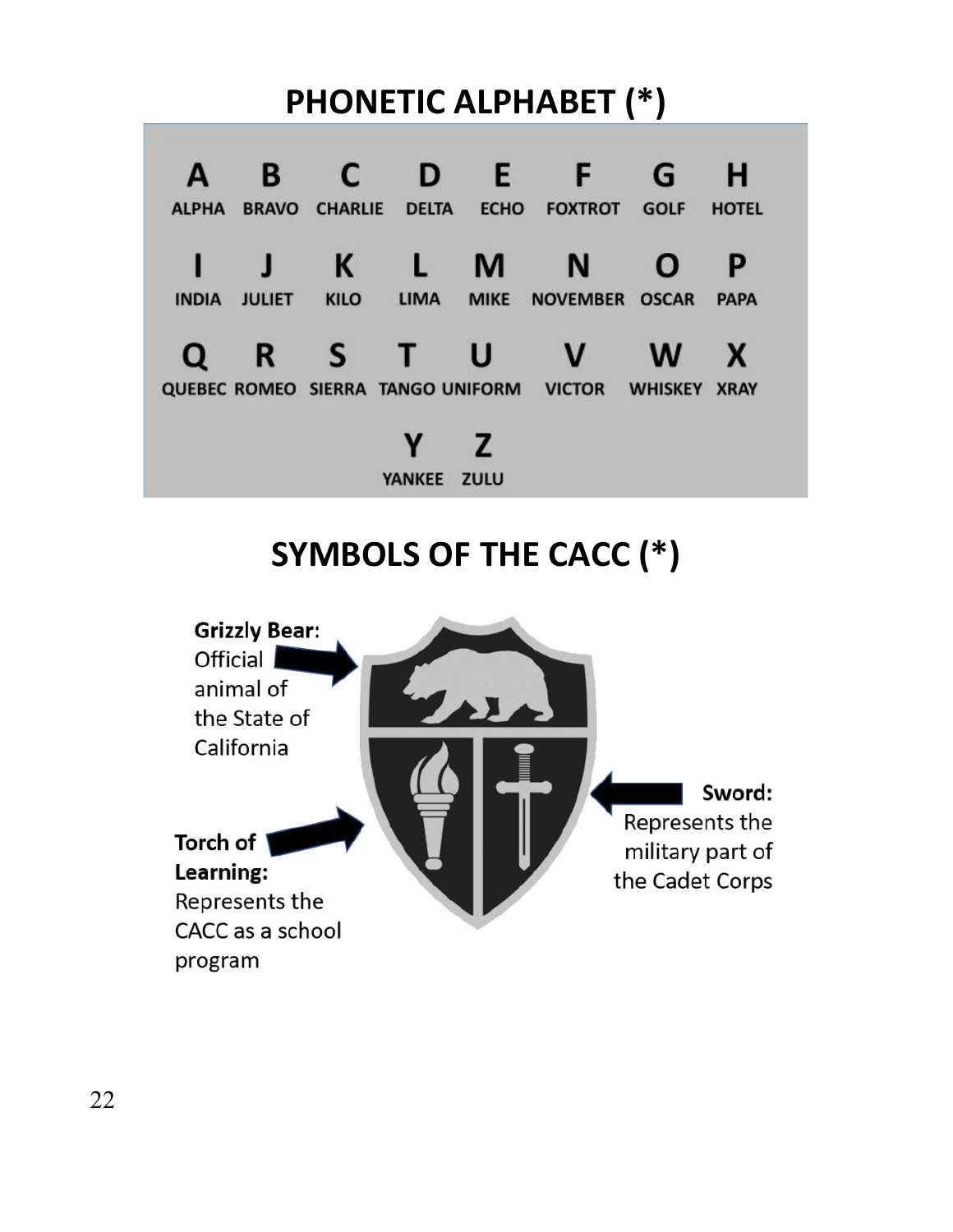### **THE STAR-SPANGLED BANNER (\*)**

**Oh, say, can you see, by the dawn's early light, What so proudly we hailed at the twilight's last gleaming? Whose broad stripes and bright stars, through the perilous fight O'er the ramparts we watched, were so gallantly streaming. And the rockets' red glare, the bombs bursting in air, Gave proof through the night that our flag was still there. Oh, say, does that Star-Spangled Banner yet wave O'er the land of the free and the home of the brave?**

### **THE PLEDGE OF ALLEGIENCE (\*)**

**"I pledge allegiance to the flag of the United States of America. And to the republic, for which it stands, one nation, under God, indivisible, with liberty and justice for all."**

| -6 Inches-<br>Record the lectures as fully as possible.<br>Develop questions on the material<br>Recite the words from the Recall Column |
|-----------------------------------------------------------------------------------------------------------------------------------------|
|                                                                                                                                         |
| Reflect by asking yourself questions<br>Review at least once a week or before your next lecture                                         |
| <b>Summary Space</b>                                                                                                                    |
| Summarize the main<br>points of this page of                                                                                            |
|                                                                                                                                         |